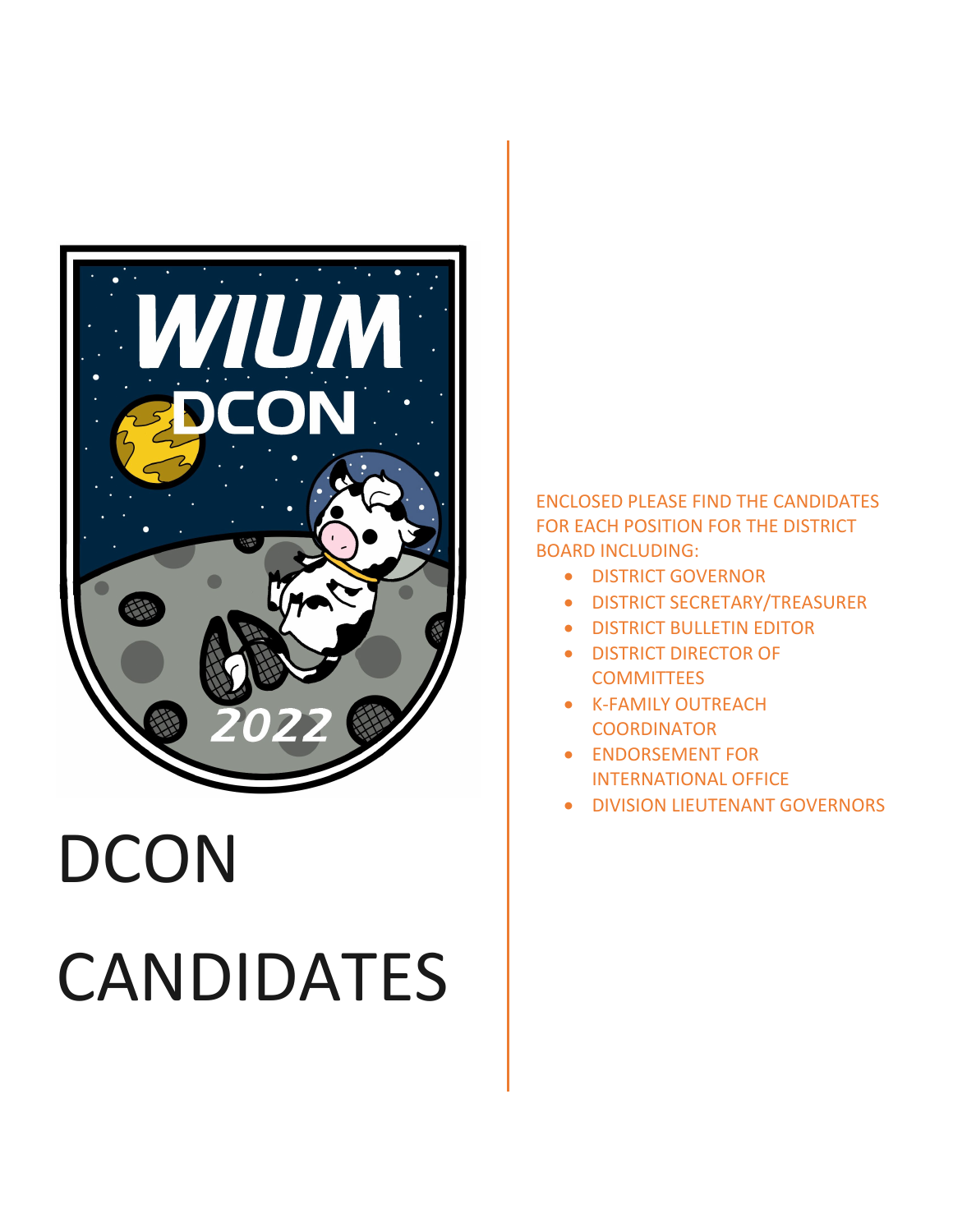# DISTRICT GOVERNOR

NAME: Om Rajpal

### SCHOOL/CLUB: Brookfield Central Key Club

#### DIVISION: 8

# WHAT OTHER ACTIVITIES/CLUBS/SPORTS DO YOU PARTICIPATE IN?

I participate in my s chool's Tennis team, HOSA, and Science Bowl.

#### PLATFORM:

I am running for the office of Governor of the Wis cons in Upper-Michigan Key Club dis trict. Ever s ince my fres hman year, I have been amazed by the effect Key Club has had on its community, and I hope to help Key Club uphold these standards and motives by utilizing my passion for service and skills. My favorite part about volunteering is that the motivation lies in the volunteering its elf. Seeing the s miles and faces of gratitude drove me to commit mys elf to Key Club and volunteering, and, if elected, one of my goals would be to s pread the joy of volunteering throughout Wis cons in and Upper Michigan by increas ing the number of members and clubs . Another one of my goals would be to increas e the amount of money rais ed for the Governor's Project. Specifically, I hope to use the Governor's Project to support the American Red Cross in their efforts to combat the effects of natural dis as ters . As a Lieutenant Governor for Divis ions 14 and 16, one of my main goals was to increas e communication between my clubs to fos ter creativity and efficiency. I plan to bring this to the whole dis trict as Governor, ens uring clos e collaboration with both clubs and the International Council.

NAME: Will Strader

SCHOOL/CLUB: Brookfield Central Key Club

DIVISION: 8

# WHAT OTHER ACTIVITIES/CLUBS/SPORTS DO YOU PARTICIPATE IN?

Track and Field, Cross Country

#### PLATFORM:

I am interes ted in s erving as Dis trict Governor becaus e I am very pas s ionate about Key Club and have been s ince my fres hman year. I love Key Club for its ability to truly impact and improve upon a community in various ways. It feels great to give back to the community and Key Club has a great dedication to serving others in need. I want to run for Dis trict Governor becaus e I want an increas ed res pons ibility and ability to have a hand in leading and assisting Key Clubs that want to better their communities as well. My goals as governor would be to res tructure the governor's project and focus on being more involved in the local Key Club's daily activities which would allow for greater fundrais ing and volunteering opportunity.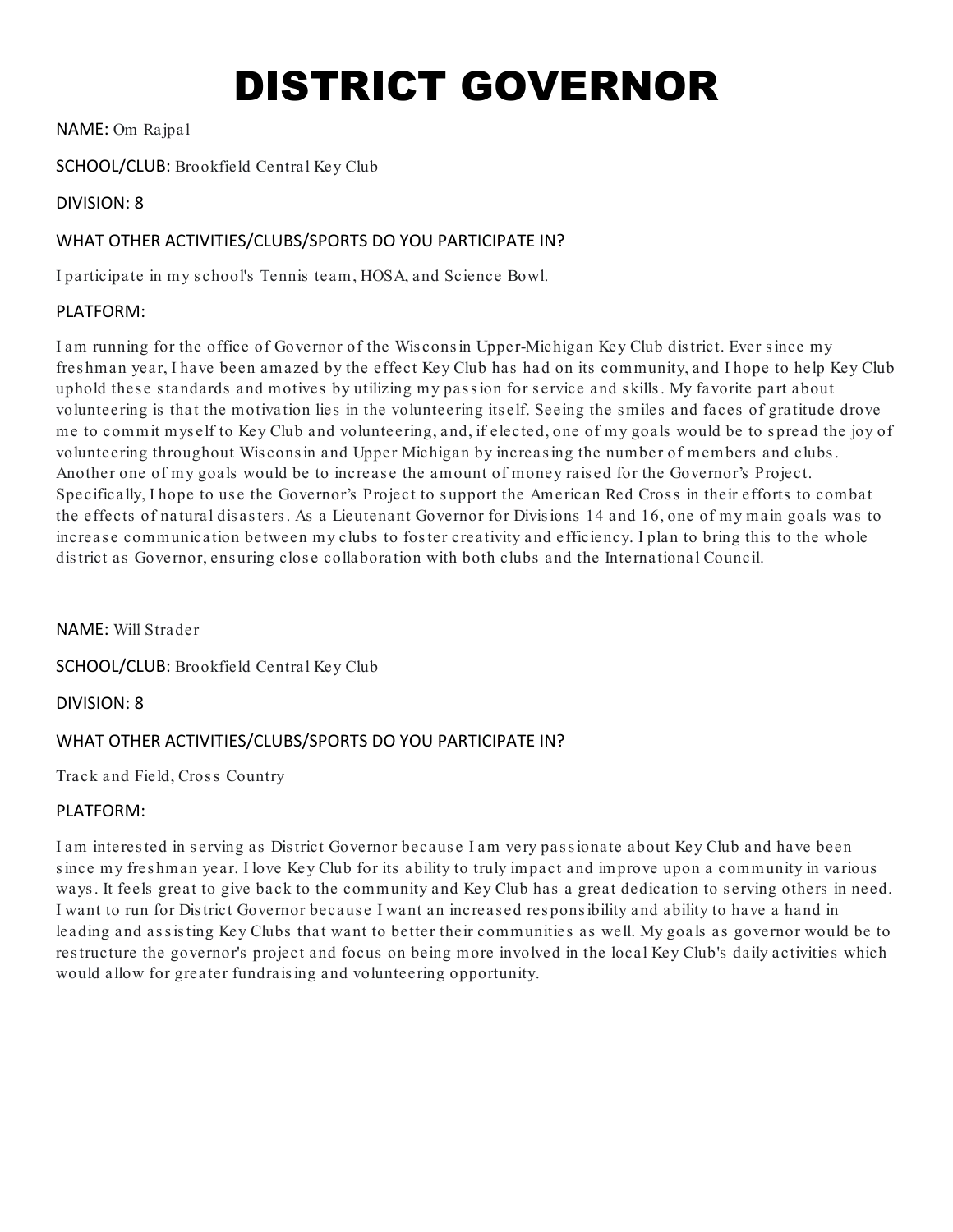# DISTRICT SECRETARY/TREASURER

NAME: Muntaha Raza

SCHOOL/CLUB: Brookfield Central High School Key Club

### DIVISION: 8

### WHAT OTHER ACTIVITIES/CLUBS/SPORTS DO YOU PARTICIPATE IN?

Forens ics , Debate, School News paper, Student Council

#### PLATFORM:

My name is Muntaha Raza, and I am thrilled to run for Dis trict Secretary-Treas urer. Key Club has allowed me to better engage with my community and pursue my passion for service. I want to help the Wisconsin Upper Michigan District grow and spread my love of service. As this past year's Lieutenant Governor for Division 5 and Divis ion 10a, I have learned about the importance of communication and adaptability. And though I greatly enjoyed working with my divis ions , I want to further my involvement with Key Club. I am organized and dependable, and I will work hard to s upport all WIUM clubs . If elected as s ecretary-treas urer, I would work toward increas ing club MRF turn-in rates to 100%, rais ing \$8000 for the governor's and dis trict projects , meeting with club secretaries and treasurers at least twice during my term, and improving communication between members and the dis trict board. I hope that I will be able to implement my ideas and s erve you as s ecretarytreasurer.

# K-FAMILY OUTREACH COORDINATOR

NAME: Aris ha Sobhani

SCHOOL/CLUB: Brookfield Central High School

DIVISION: 8

# WHAT OTHER ACTIVITIES/CLUBS/SPORTS DO YOU PARTICIPATE IN?

DECA, class council, forensics, violin, tennis

# PLATFORM:

Serving on the dis trict board as the divis ion eight lieutenant governor has allowed me to experience the inner workings of key club at a deeper level. Although I have been on my s chool's key club executive board s ince fres hman year, I have received s everal unique opportunities throughout my time on the dis trict board. I have gained valuable ins ight into the importance of having good-time management, developed crucial s kills of communication and leaders hip, and, discovered my passion for service. I would be fit for the role of Kiwanis Family Outreach Coordinator (KFOW) for the 2022-2023 year becaus e I s eize every opportunity I get to engage in communicating with new people. I prioritize helping others and fulfilling the duties of my leaders hip roles , and as KFOW I would continue to do so. One goal I have is to reach out to all Kiwanis members twice a month, particularly to organize funding for several different items. This includes District training events, such as webshops and leadership conventions, as well as other costs specifically related to membership. My second goal is to increas e promotion of the Key Club Outreach Fund. In order to do this , I will implement more awareness of it to LTGs, businesses, and key clubs. This brings me to my third goal: nurture meaningful friendships with all members of both the executive and district board. If elected as the KFOW, I would be sure to utilize the s kills I have developed over the years to attain all of my goals .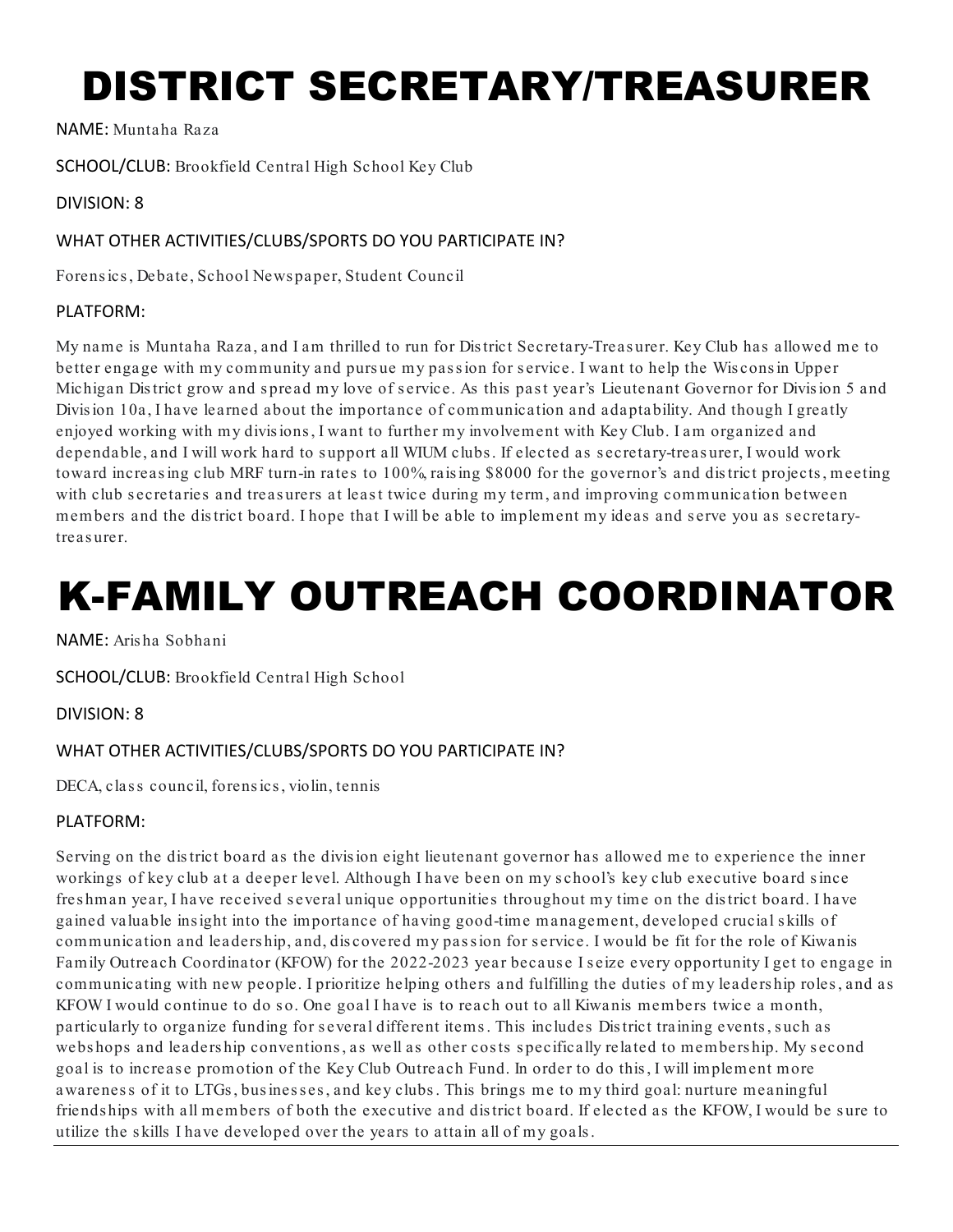# ENDORSEMENT FOR INTERNATIONAL OFFICE

NAME: Erin Hu

SCHOOL/CLUB: Brookfield Central

# DIVISION: 8

# WHAT OTHER ACTIVITIES/CLUBS/SPORTS DO YOU PARTICIPATE IN?

Throughout the year I play tennis , do biomedical res earch, and compete in DECA and Public Forum Debate.

# PLATFORM:

Key Club has given me the opportunity to care for my community with others pas s ionate about volunteering. Key Clubbers are dedicated to giving back and have been an ins piration to me s ince fres hman year. The club its elf fosters a welcoming environment for all. From local events to national wide initiatives, Key Club serves all levels. The mission of Key Club has only made me want to be more involved in the organization at an international level to meet Key Clubbers across the world, facilitate worldwide initiatives, and connect members. I hope to open DOORs as Key Club International Trus tee. Firs t, divers ity. With the international platform, I intend to increas e the divers ity of Key Club through res ources , s uch as divers ity mentors , for potential members no matter socioeconomic or cultural backgrounds. Secondly, outreach. As an International Trustee, I plan to establish better outreach directly to members at a club level, and receive feedback on what they need to better s erve their communities . Thirdly, online. By providing acces s ible res ources on virtual platforms , I plan on better utilizing technology in involving international members . Las tly, retainment. As Key Club members hip is beginning to recover from the pandemic, I want to create an intermediate committee that all members can s ign up for and meet monthly for international initiatives . By bringing together members worldwide, members are incentivized to s tay involved and become more engaged. I hope that by becoming a part of the international board, I can help Key Club open new DOORs of opportunity.

# DIVISION LIEUTENANT GOVERNORS

NAME: Lilliana Greis ch

SCHOOL/CLUB: Monona Grove High School

DIVISION: 4

# WHAT OTHER ACTIVITIES/CLUBS/SPORTS DO YOU PARTICIPATE IN?

By Youth For Youth, YCAT Madis on, Dane County Youth Environmental Committee, Forens ics , Hiking Club, Model UN

# PLATFORM:

I am ins pired to run for this pos ition becaus e of the power of connection between organizations . I have dedicated around four to six hours a week to community action for the past several months, and have found that interconnection between community members has the power to make immens e change -- change that the government neglects to cons ider. It is integral to me to help drive the purpos e of Key Club becaus e I believe it fundamentally. Goals I have while in this pos ition revolve around the premis e of connectivity. I will create frequent events and meetings between Key Clubs in the Madis on area; not only to increas e communication, but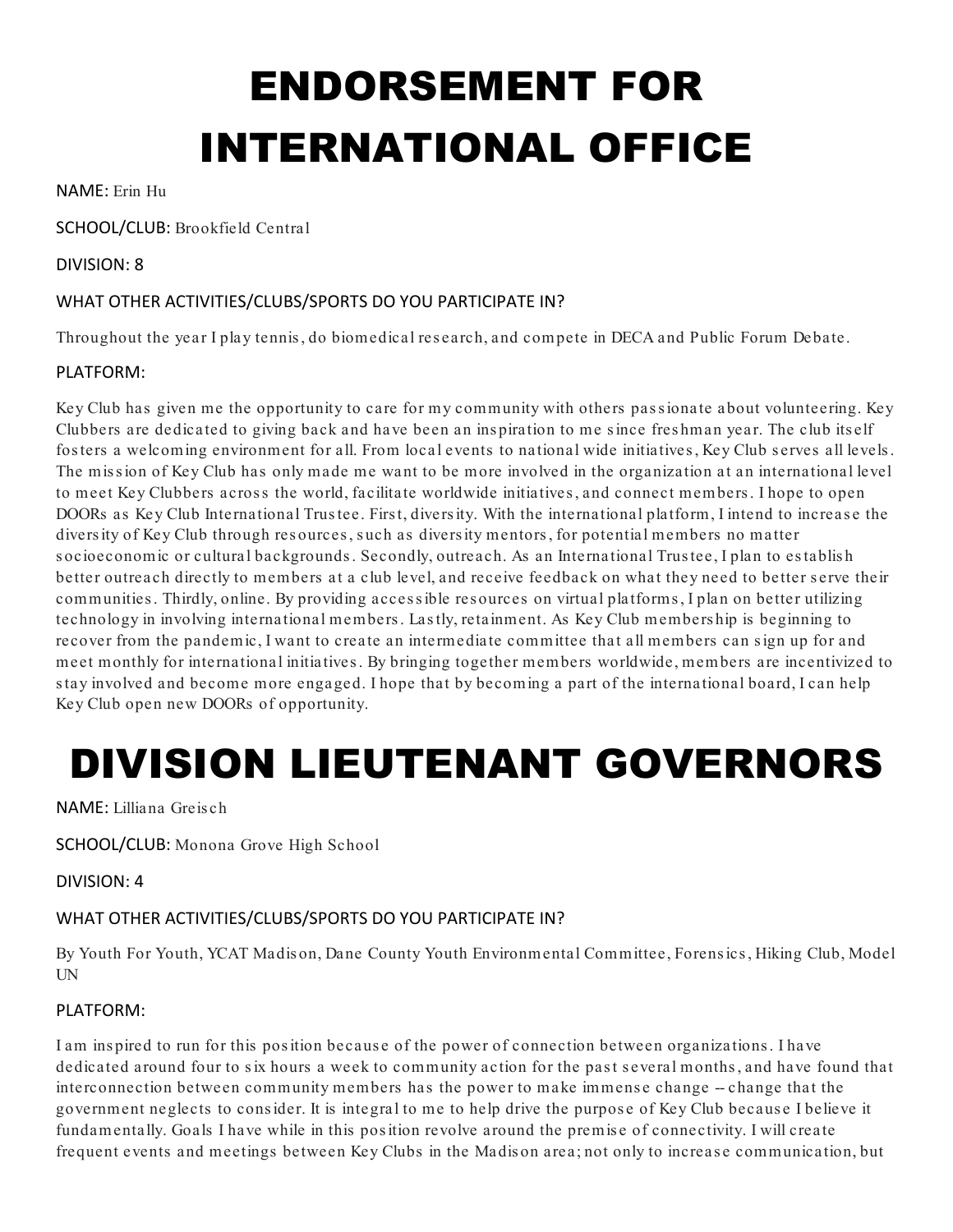also to collaborate on tackling local issues. I will strive to ensure all high schools in my division have the resources and connections they need. I will take any pos ition that will allow me to achieve that goal.

#### NAME: Naureen Kamal

SCHOOL/CLUB: Brookfield Central High School

#### DIVISION: 8

# WHAT OTHER ACTIVITIES/CLUBS/SPORTS DO YOU PARTICIPATE IN?

National Honor Society, Student Council, Brookfield Central TYRO, HOSA, DECA, Forens ics

#### PLATFORM:

Hello Key Clubbers ! My name is Naureen Kamal and I am running for the pos ition of Lieutenant Governor. My passion for Key Club has only grown since I began freshman year and I hope to spread my passion for service and use my skills to help others. I will utilize my experience in service and leadership in order to best support Key Club. I have ample experience in leaders hip, s pecifically in promoting chapter growth, increas ing communication, and supporting members. If elected, I promise to support Key Club members to the best of my ability and maintain the standards set in place by previous Lieutenant Governors. My goals for the coming term include increas ing vis ibility and engagement for all chapters in Divis ion 8. I will als o create res ources for both developing and existing chapters to promote the practice of service and encourage communication between chapters , in order to create a unified divis ion. Thank you!

NAME: Pavan Yilayavilli

SCHOOL/CLUB: Brookfield Central Key Club

DIVISION: 8

# WHAT OTHER ACTIVITIES/CLUBS/SPORTS DO YOU PARTICIPATE IN?

Vars ity Tennis and Volleyball, FTC Robotics , Hos a Club, Band

#### PLATFORM:

I am interes ted in s erving in the pos ition of LTG becaus e I want to make an impact and make Wis cons in Upper Michigan Key Club the best it can be. With me, as an LTG I'll be able to do all the tasks an LTG is required to do and complete each task on time with quality submissions. My goals as an LTG would be to effectively communicate how my divison is keeping up and help them with anything they need so that they can form a bigger divis on and grow WIUM Dis trict Key Club. Another reas on why I am interes ted in s erving as LTG is that currently, I am a Brookfield Central Key Club Exec Board member and enjoy my leaders hip role. Since I am s o passionate, I want to step up and take the role of LTG to further my leaders hip opportunities and learn skills that won't be learned in a class room at school. If elected, I will be sure to keep up with deadlines, be open to accepting other people's opinions and ideas , and put the utmos t effort into all work done for WIUM Key Club.

NAME: J es s ica Lanza

SCHOOL/CLUB: Brookfield Central High School

DIVISION: 8

# WHAT OTHER ACTIVITIES/CLUBS/SPORTS DO YOU PARTICIPATE IN?

At Brookfield Central High School, I enjoy playing on the girls golf team during the fall season, and also participating in the ski and snowboarding club during the winter. At school, I am also profusely involved in both the Spanis h Honors Society, National Honor Society, as well as being on the executive board for our Key Club.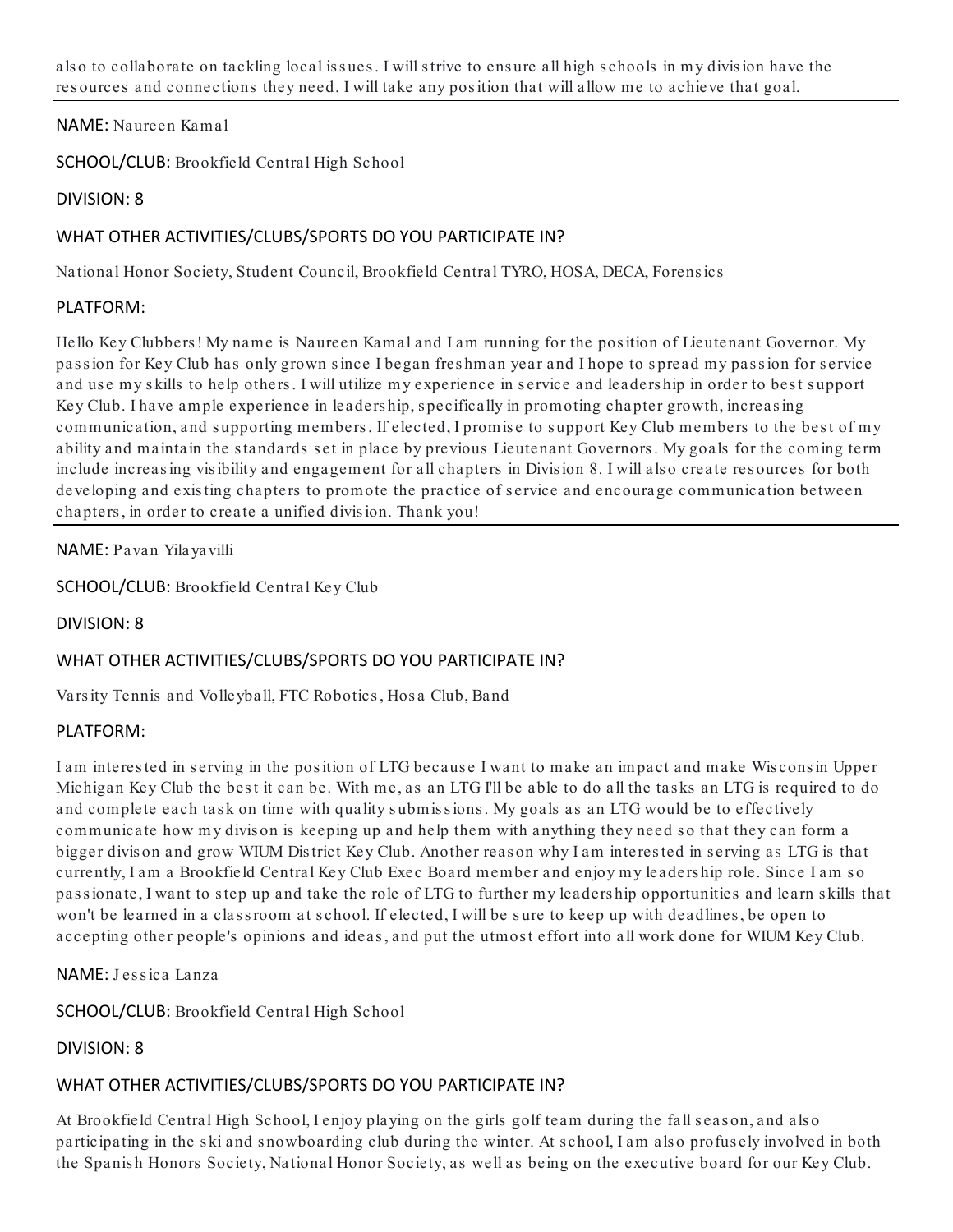During 4 weeks of the summer I take pride in being apart of the Camp Minikani Leadership Training Program, in which I am a counselor in training and work with kids. After school most days of the week I also work at Welkes House of Roses.

#### PLATFORM:

I am running for the pos ition of Lieutenant Governor becaus e I am interes ted in experiencing Key Club from different pers pectives while als o purs uing leaders hip and s ervice, two things in which I am very pas s ionate about. The Key Club at my High School has provided me with so many positive opportunities and experiences that have encouraged me to s eek deeper involvement with the Kiwanis Organization, and to continue my love for s ervice. This is why I am interes ted in s erving as a Lieutenant Governor. I believe my s trong determination, organization, and communication s kills can bring a lot to the Key Clubs in my dis trict. Some goals I have in mind include having better communication between s chool Key Clubs , and having more multi-s chool s ervice opportunities to give clubs opportunities to interact with each other and s hare s ervice or fundrais er opportunities and events . I think this is important as s chool clubs don't work together much, and integration between clubs would allow for greater participation and positive effects on the community. Obvious ly COVID-19 is a factor to take into account, but virtual opportunities and meetings can make this pos s ible.

NAME: Rebecca Rubens tein

SCHOOL/CLUB: Brookfield Central Key Club

DIVISION: 8

# WHAT OTHER ACTIVITIES/CLUBS/SPORTS DO YOU PARTICIPATE IN?

Throughout the year I participate in a variety clubs s uch as PAWS, Key Club, Key Club Executive Board, BEAST Robotics, and Marching Band. I am also a part of the Brookfield Central Varsity Dance team. Some activities I am a part of outside of school are flute and piano lessons.

#### PLATFORM:

I am interes ted in s erving as the Divis ional Lieutenant Governor becaus e I want to help Wis cons in-Upper Michigan Key Club Dis trict not only continue to excel, but I want to have a part in helping the Dis trict continue to see growth. Although seeing the success of the Key Club District holds importance to me, I also want to make an impact on the communities in the Wis cons in-Upper Michigan Dis tricts . Increas ing the quality of the Key Club organization would result in clubs being able to better support and give back to their communities. My overall goal as a Divis ional Lieutenant Governor is to fulfill all of my res pons ibilities to the bes t of my ability in order to provide a division with the support and resources needed to grow and prosper. I plan to accomplish these changes by writing highly detailed divis ional reports , if reques ted, to make s ure the divis ion has been fairly represented and any issues would be addressed. I would also provide all club officers with training to enhance their club's success, as the success of an organization rests on the shoulders of the leaders. My overarching goal as the Divis ional Lieutenant Governor would be to improve communication by providing informative and thorough letters, presentations, or other forms of announcements, to make sure the division is as successful as pos s ible, and s ubs equently enhance their contributions to their community as a Key Club organization.

NAME: Madie Renier

SCHOOL/CLUB: De Pere High Key Club

DIVISION: 10A

WHAT OTHER ACTIVITIES/CLUBS/SPORTS DO YOU PARTICIPATE IN?